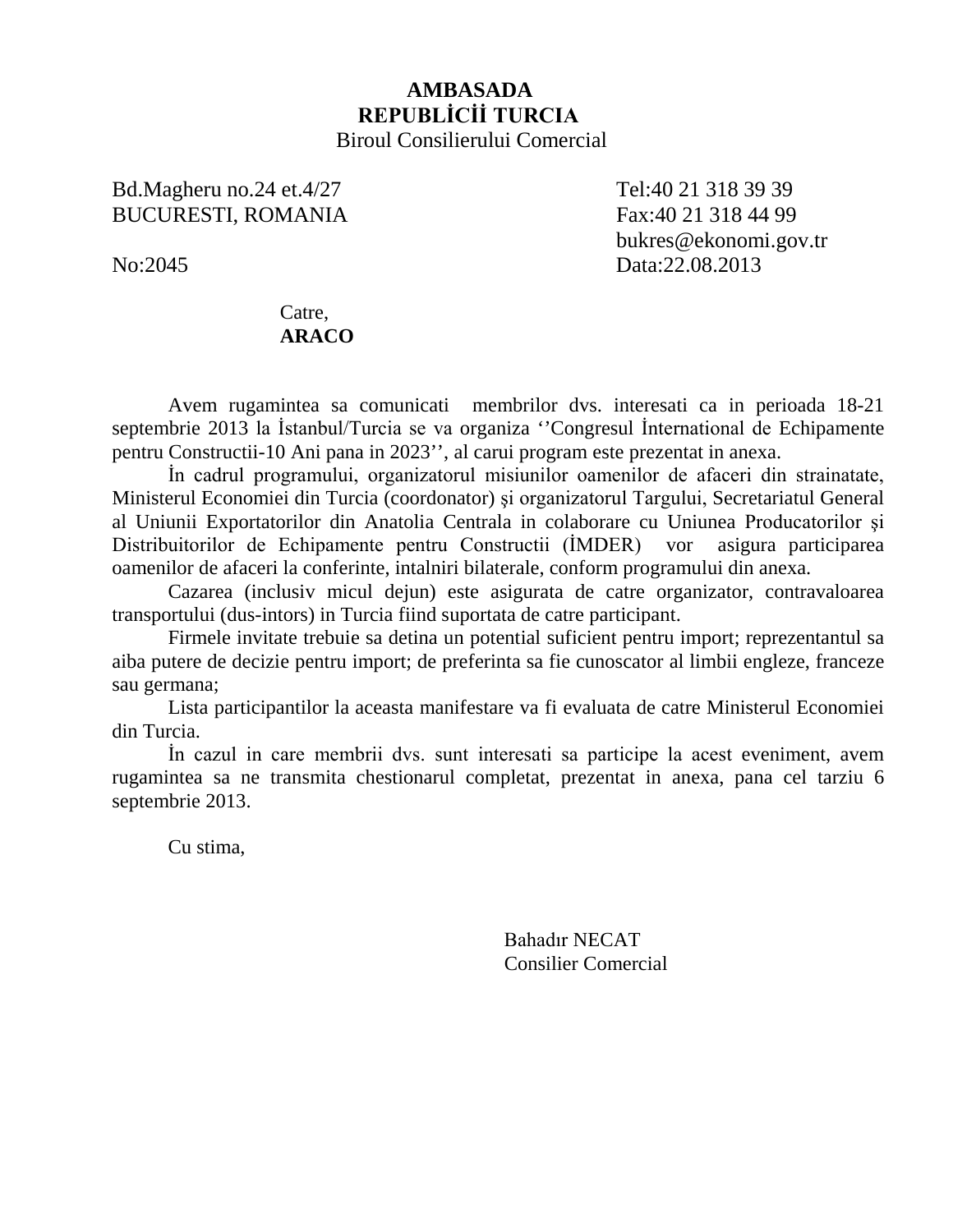## **REPUBLIC OF TURKEY**

 **The Ministry of Economy**

#### **Application Form For International Buyer Mission Program**

|                                                                                                                                                 | Name of Turkish Commercial Counsellor:Bucharest/Romania                                                                                         |             |  |  |
|-------------------------------------------------------------------------------------------------------------------------------------------------|-------------------------------------------------------------------------------------------------------------------------------------------------|-------------|--|--|
| $\bullet$                                                                                                                                       | Name of Buyer Mission Program:'CONSTRUCTION EQUIPMENT CONGRESS 2013"                                                                            | nce will be |  |  |
|                                                                                                                                                 | given to you by Turkish Commercial Counselor as soon as eligibility is cleared by Turkish Prime Ministry Undersecretariat<br>For Foreign Trade. |             |  |  |
| $\bullet$                                                                                                                                       | Application forms must be returned by [date].<br>06.09.2013                                                                                     |             |  |  |
| $\bullet$                                                                                                                                       | Please indicate whether any of the information you have provided is confidential.                                                               |             |  |  |
| (1) Undersecretariat For Foreign Trade External Demands Database.                                                                               |                                                                                                                                                 |             |  |  |
| Details shown at 1 to 8 will automatically be used to create an entry on Undersecretariat For Foreign Trade External Demands<br>Database.       |                                                                                                                                                 |             |  |  |
| If you do not want details of your organization to appear on Undersecretariat For Foreign Trade External Demands Database, please<br>tick here. |                                                                                                                                                 |             |  |  |
|                                                                                                                                                 | (2) Name of the Company:                                                                                                                        |             |  |  |
| (3) Status of the Company:                                                                                                                      |                                                                                                                                                 |             |  |  |
| Please tick,                                                                                                                                    |                                                                                                                                                 |             |  |  |
|                                                                                                                                                 | <b>Manufacturer</b>                                                                                                                             |             |  |  |
|                                                                                                                                                 | Importer                                                                                                                                        |             |  |  |
|                                                                                                                                                 | <b>Retailer</b>                                                                                                                                 |             |  |  |
|                                                                                                                                                 | Manufacturer-Importer                                                                                                                           |             |  |  |
|                                                                                                                                                 | Wholesaler                                                                                                                                      |             |  |  |
|                                                                                                                                                 | <b>Chain Store</b>                                                                                                                              |             |  |  |
|                                                                                                                                                 | Other (please specify)                                                                                                                          |             |  |  |
|                                                                                                                                                 | (4) Company Address<br>(Please include postcode)                                                                                                |             |  |  |
| Telephone & Fax:                                                                                                                                |                                                                                                                                                 |             |  |  |
| E-mail & Website Address:                                                                                                                       |                                                                                                                                                 |             |  |  |
|                                                                                                                                                 | (5) Company representative who will attend to the<br><b>Program and Position</b>                                                                |             |  |  |
| (6) Name of parent or holding Company (if applicable)                                                                                           |                                                                                                                                                 |             |  |  |
| (7) Brief description of goods and/or services imported from all over the World.                                                                |                                                                                                                                                 |             |  |  |

**(8) Detailed description of goods and/or services demanded from Turkey.**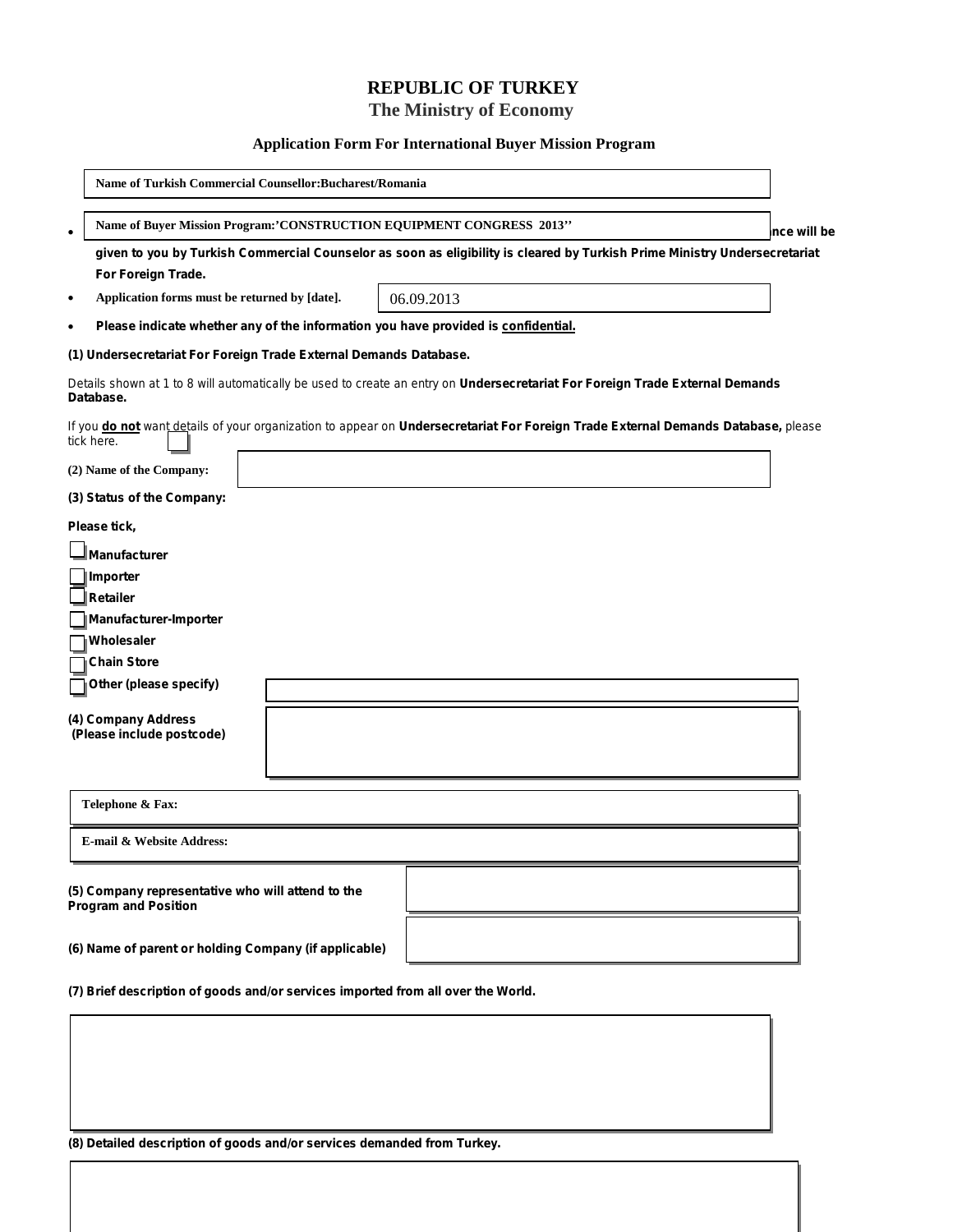| (9) Total number of employees and year of count?                                                                                                                                                                                                                                                                         |  |  |  |  |
|--------------------------------------------------------------------------------------------------------------------------------------------------------------------------------------------------------------------------------------------------------------------------------------------------------------------------|--|--|--|--|
| $\Box$ 1-10<br>$J_{50-100}$<br>More Than 100<br>10-50                                                                                                                                                                                                                                                                    |  |  |  |  |
| (10) What is the company's annual turnover and year of count? (Optional)<br>(11) What is the sum of your total annual imports?<br>in years 2006 and 2007 (world-wide)?                                                                                                                                                   |  |  |  |  |
| (12) What is the value of your annual imports from<br>Turkey and year of count?                                                                                                                                                                                                                                          |  |  |  |  |
| (13) How many times has your company visited Turkey?<br>On an Undersecretariat For Foreign Trade Buyer Mission Program<br>Independently?                                                                                                                                                                                 |  |  |  |  |
| (14) Are any of your objectives in participating in this mission represented by the following?                                                                                                                                                                                                                           |  |  |  |  |
| <b>Categories</b><br>Yes<br>No<br><b>Import From Turkey</b><br>Preliminary research into Turkish market<br>Seeking a representative<br><b>Meeting new suppliers</b><br><b>Meeting existing representatives/ Suppliers</b><br>Partners for manufacture under<br>Licence or joint venture<br>If other, please give details |  |  |  |  |
| Yes<br>No<br>(15) Do you have any local contacts or representatives in Turkey?<br>If "Yes" please give the following details<br><b>Name &amp; Address</b>                                                                                                                                                                |  |  |  |  |
| <b>Subsidiary</b><br><b>Type of Contact:</b><br><b>Associate Company</b><br>Com                                                                                                                                                                                                                                          |  |  |  |  |
| I commit to participate bilateral meeting of the buyer mission program.                                                                                                                                                                                                                                                  |  |  |  |  |
| Name of the person filled this form and position:<br>Date:                                                                                                                                                                                                                                                               |  |  |  |  |
| Signature:                                                                                                                                                                                                                                                                                                               |  |  |  |  |